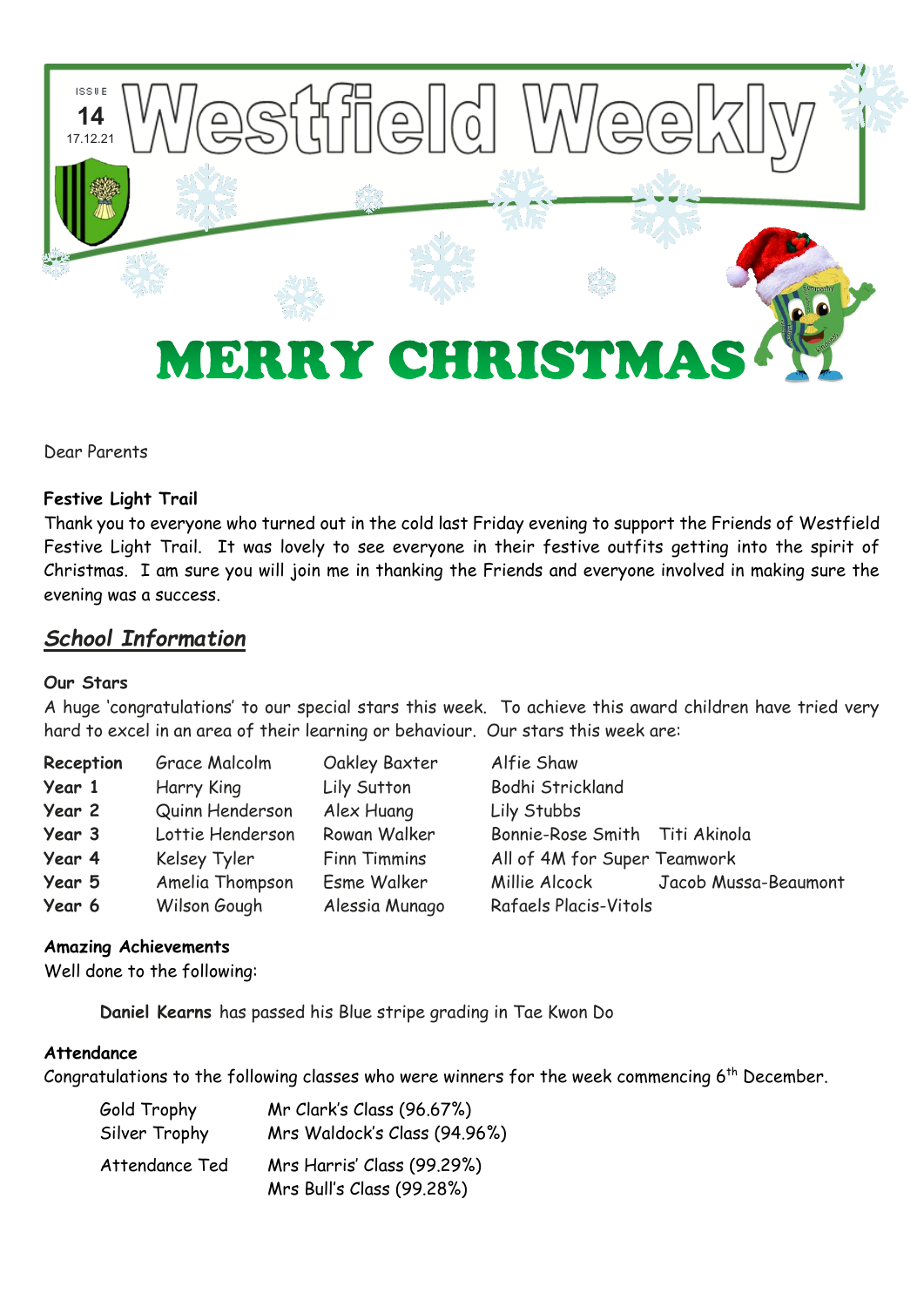## **Reception Places – September 2022**

A reminder that the application process is now open to apply for Reception places for 2022-23. This applies to all children who were born between 1 September 2017 and 31 August 2018. Please use the following link to make your application - [Apply for a school place.](https://www.lincolnshire.gov.uk/school-admissions/apply-school-place) The deadline for making your application is 12 noon on  $15<sup>th</sup>$  January 2022.

## **Year 1 – Phonics Check Meeting**

To ensure the safety of all of our staff, parents and children, the Year 1 Phonics check meeting will now be a short video sent home to parents in January. There will be an opportunity to e-mail with any questions or speak to your child's teacher on the door.

## **Oracy Challenge: A Christmas Journey Stick**

The Christmas holidays are the perfect time to go for a walk and get talking. Journey sticks were used by Aboriginal people in Australia to recount journeys to people at home upon their return. They found a large walking stick, collected materials found along the way, and tied them to the stick in the order that they found them.

Next time you go on a journey - a trip into town or a winter walk in the local park - collect items for your journey stick. These could be natural materials such as feathers, pine cones or leaves, or momentos such as train tickets, receipts or Christmas cards. You could even theme it to the holidays by attaching things such as holly, mistletoe and pine needles. Attach your souvenirs to a stick (one from the park will do) in the order you collected them, using string, ribbon or wool or something sparkly for a festive twist. Use your stick to recount your journey. What was each place like? What did you see and hear there? Did you learn any new words? Which part of the journey does the memento represent? Why did you choose it? Why not choose someone to tell all about your journey?

#### **Cool Milk**

We have been advised there will be no delivery from Cool Milk on Tuesday 4<sup>th</sup> January 2022. Parents will be refunded for this missed delivery.

#### **Support at Christmas**

We recognise that Christmas can be a difficult time for some families and wanted to ensure that you as parents are aware of the support available around domestic abuse. EDAN Lincs Domestic Abuse Service is a registered charity. They cover the county of Lincolnshire, and provide support and assistance to men, women and children suffering, or fleeing from domestic abuse. They can be contacted at:

#### **Outreach Hours: Monday - Friday 9am - 5pm**

**Refuge Hours: Monday - Friday: 8.30am – 8.30pm Tel: 01522 [510041](tel:01522%20510041) [General Enquiries:](tel:01522%20510041) [info@edanlincs.org.uk](mailto:info@edanlincs.org.uk) Secure Email: [info.secure@edanlincs.cjsm.ne](mailto:info.secure@edanlincs.cjsm.net)**

## **NHS Lincolnshire Public Consultation – Opportunities for Young People**

NHS Lincolnshire Clinical Commissioning Group (CCG) are currently running a public consultation exercise on the future of four NHS services as part of our ongoing work to develop and improve the services we can offer to our local population. The consultation ends on 23rd December 2021 and services being consulted on are:

- Orthopaedic surgery across Lincolnshire
- Urgent and emergency care at Grantham and District Hospital
- Acute medical beds at Grantham and District Hospital
- Stroke services across Lincolnshire